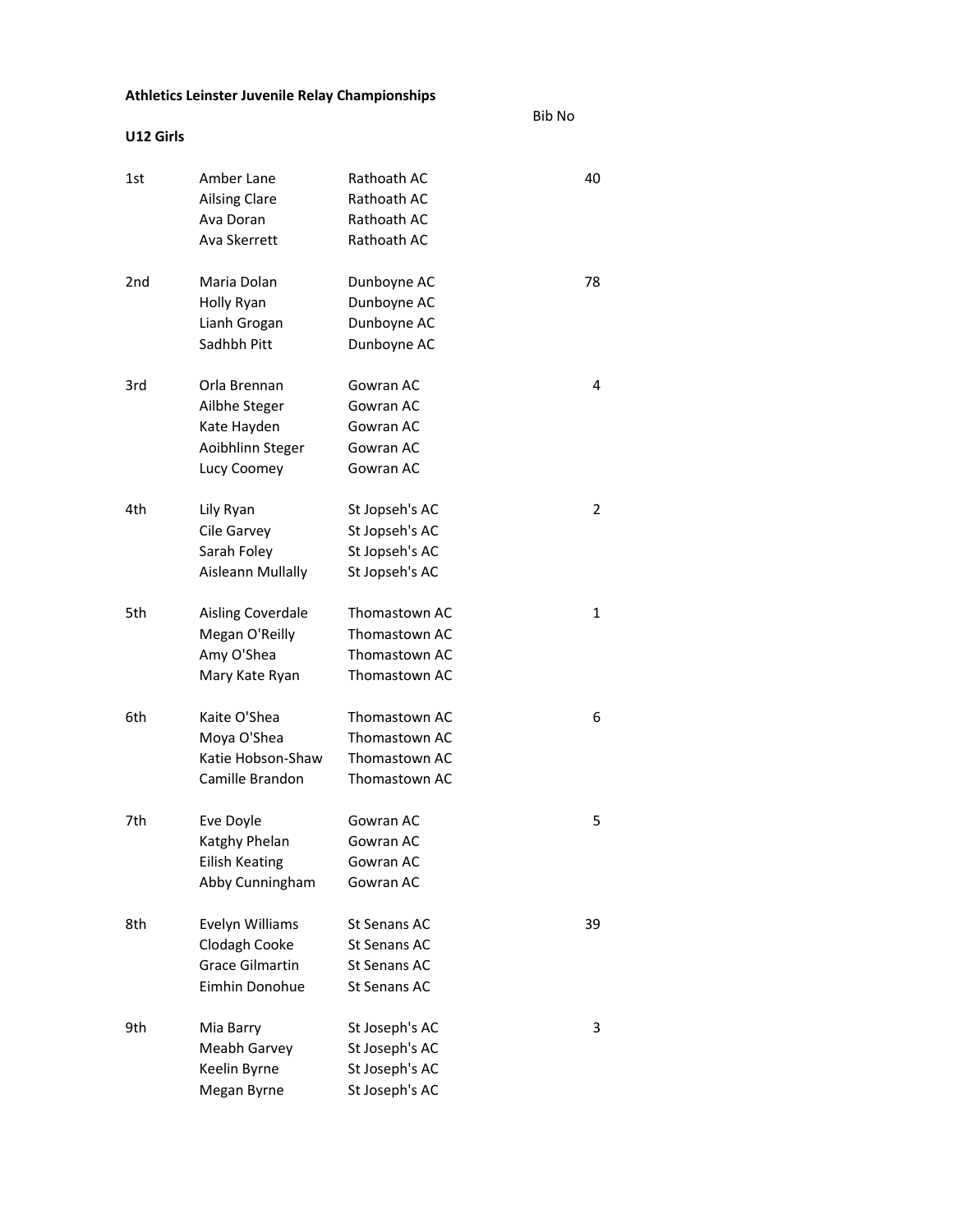## U12 Boys

| 1st             | <b>Conor Giles</b><br>Ruby Beggan<br>Sean Smith<br>Martin Wall                                                    | Tara AC<br>Tara AC<br>Tara AC<br>Tara AC                                                                 | 7  |
|-----------------|-------------------------------------------------------------------------------------------------------------------|----------------------------------------------------------------------------------------------------------|----|
| 2 <sub>nd</sub> | Matthew Lynch<br>Senan Lynch<br>Nathan Mooney<br><b>Emmet Doyle</b>                                               | Ratoath AC<br>Ratoath AC<br>Ratoath AC<br>Ratoath AC                                                     | 42 |
| 3rd             | Cian Doyle<br><b>Andrew Norman</b><br><b>Tom Gormley</b><br>George Comerford                                      | Dunboyne AC<br>Dunboyne AC<br>Dunboyne AC<br>Dunboyne AC                                                 | 79 |
| 4th             | Joss O'Connor<br><b>Tadgh Roche</b><br><b>Ciaran Cummins</b><br>Kyle Bolger<br><b>Barry Furlong</b><br>Mikey Ryan | St Joseph's AC<br>St Joseph's AC<br>St Joseph's AC<br>St Joseph's AC<br>St Joseph's AC<br>St Joseph's AC | 11 |
| 5th             | Tom Kehoe<br>David Magee<br><b>Tomas Carroll</b><br>Aidan Keating                                                 | Gowran AC<br>Gowran AC<br>Gowran AC<br>Gowran AC                                                         | 12 |
| 6th             | <b>Tadhg Slattery</b><br><b>Eolann Maguire</b><br>Andy Keane<br>Patrick Hartigan                                  | Oughaval AC<br>Oughaval AC<br>Oughaval AC<br>Oughaval AC                                                 | 9  |
| 7th             | Roman Connolly<br>James O'Reilly<br>Louis Evans<br>Paddy Challoner<br><b>Tom Challoner</b><br>Conor Duggan        | Thomastown AC<br>Thomastown AC<br>Thomastown AC<br>Thomastown AC<br>Thomastown AC<br>Thomastown AC       | 10 |
| 8th             | Kalem Buggy<br>Daire Eyre<br><b>Ben Reid</b><br>Cian O'Sullivan<br>James McGrath                                  | St Abbans AC<br>St Abbans AC<br>St Abbans AC<br>St Abbans AC<br>St Abbans AC                             | 8  |
| 9th             | Charlie Ryan<br>James Kelsey                                                                                      | Gowran AC<br>Gowran AC                                                                                   | 13 |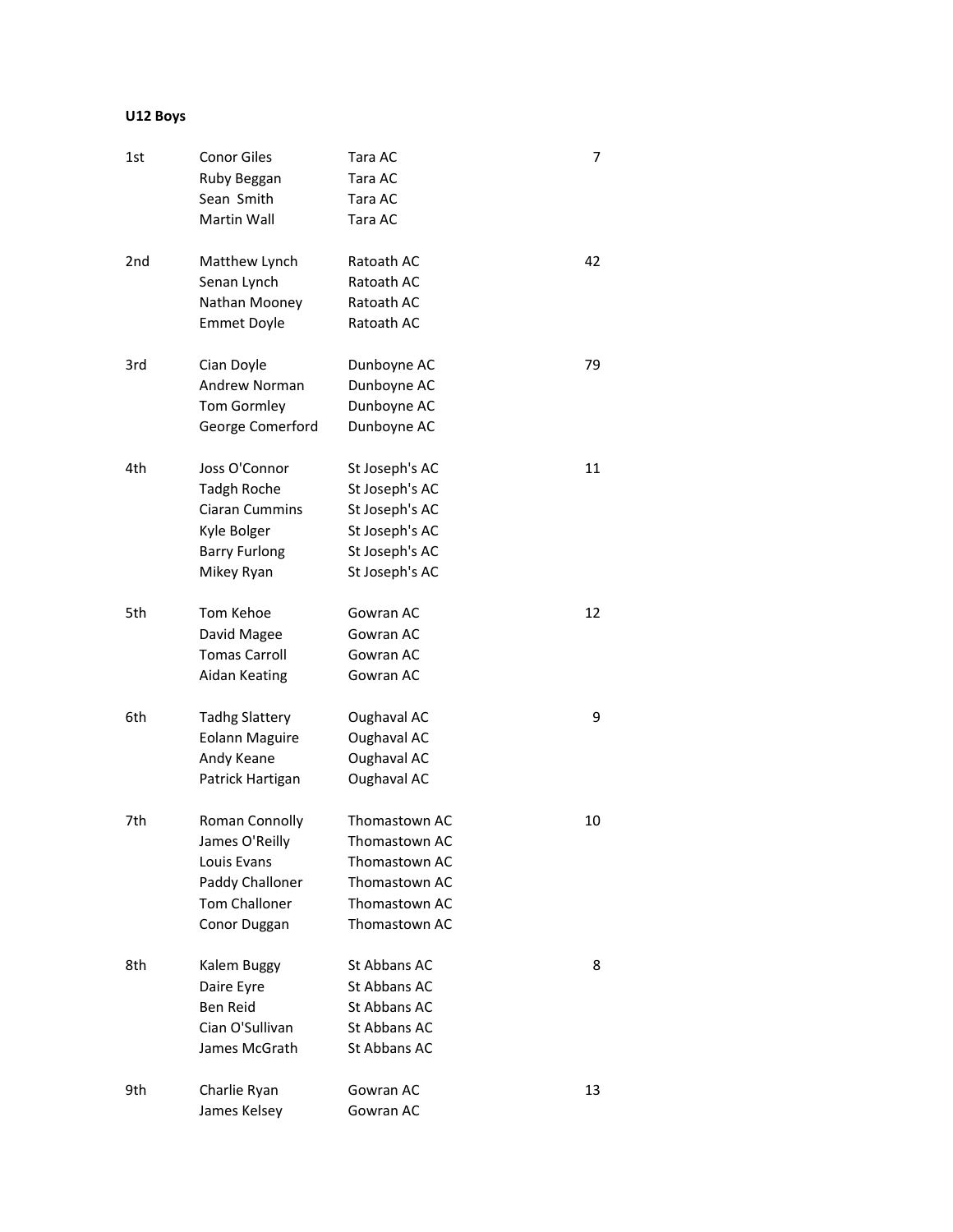|           | Sam McAviney          | Gowran AC           |    |
|-----------|-----------------------|---------------------|----|
|           | Ross Murray           | Gowran AC           |    |
|           |                       |                     |    |
| 10th      | Noah Denieffe         | Gowran AC           | 14 |
|           | Eabhan Kehoe          | Gowran AC           |    |
|           | <b>Conor Malone</b>   | Gowran AC           |    |
|           | Thomas Hayden         | Gowran AC           |    |
|           | Joseph Langton        | Gowran AC           |    |
| U14 Girls |                       |                     |    |
| 1st       | Kate Raftery          | Ratoath AC          | 45 |
|           | Caoimhe Fitzsimons    | Ratoath AC          |    |
|           | Cara O'Sullivan       | Ratoath AC          |    |
|           | Niamh Murphy          | Ratoath AC          |    |
|           |                       |                     |    |
| 2nd       | Katie Doherty         | Ratoath AC          | 46 |
|           | Saoirse Carrigan      | Ratoath AC          |    |
|           | Amelia Holland        | Ratoath AC          |    |
|           | Sophie Finn           | Ratoath AC          |    |
| 3rd       | Sarah Kehoe           | Gowran AC           | 23 |
|           | <b>Ruth Fogarty</b>   | Gowran AC           |    |
|           | Rachel O'Neill        | Gowran AC           |    |
|           | Hazel Coogan          | Gowran AC           |    |
|           | Annie Fogarty         | Gowran AC           |    |
|           |                       |                     |    |
| 4th       | Juliet Evans          | St Senans AC        | 43 |
|           | Charlotte Carpendale  | St Senans AC        |    |
|           | Eve Dunphy            | <b>St Senans AC</b> |    |
|           | Caoimhe Phelan        | St Senans AC        |    |
| 5th       | <b>Isabel Philips</b> | Dunboyne AC         | 16 |
|           | Sarah Donnelly        | Dunboyne AC         |    |
|           | Kate Gormley          | Dunboyne AC         |    |
|           | Elizabeth Comerford   | Dunboyne AC         |    |
| 6th       | Sarah Forde           | Rathoath AC         | 47 |
|           | Ciara Coroner         | Rathoath AC         |    |
|           | Mila Downey           | Rathoath AC         |    |
|           | Lauren Fewer          | Rathoath AC         |    |
| 7th       | Caoimhe Giles         | Tara AC             | 17 |
|           | Rose Beggan           | Tara AC             |    |
|           | Kate Gibbons          | Tara AC             |    |
|           | Niamh McGuinness      | Tara AC             |    |
|           |                       |                     |    |
| 8th       | Grace Glennon         | St Joseph's AC      | 21 |
|           | Maeve Bookle          | St Joseph's AC      |    |
|           | Eabha Mullally        | St Joseph's AC      |    |
|           | Caoimhe Barry         | St Joseph's AC      |    |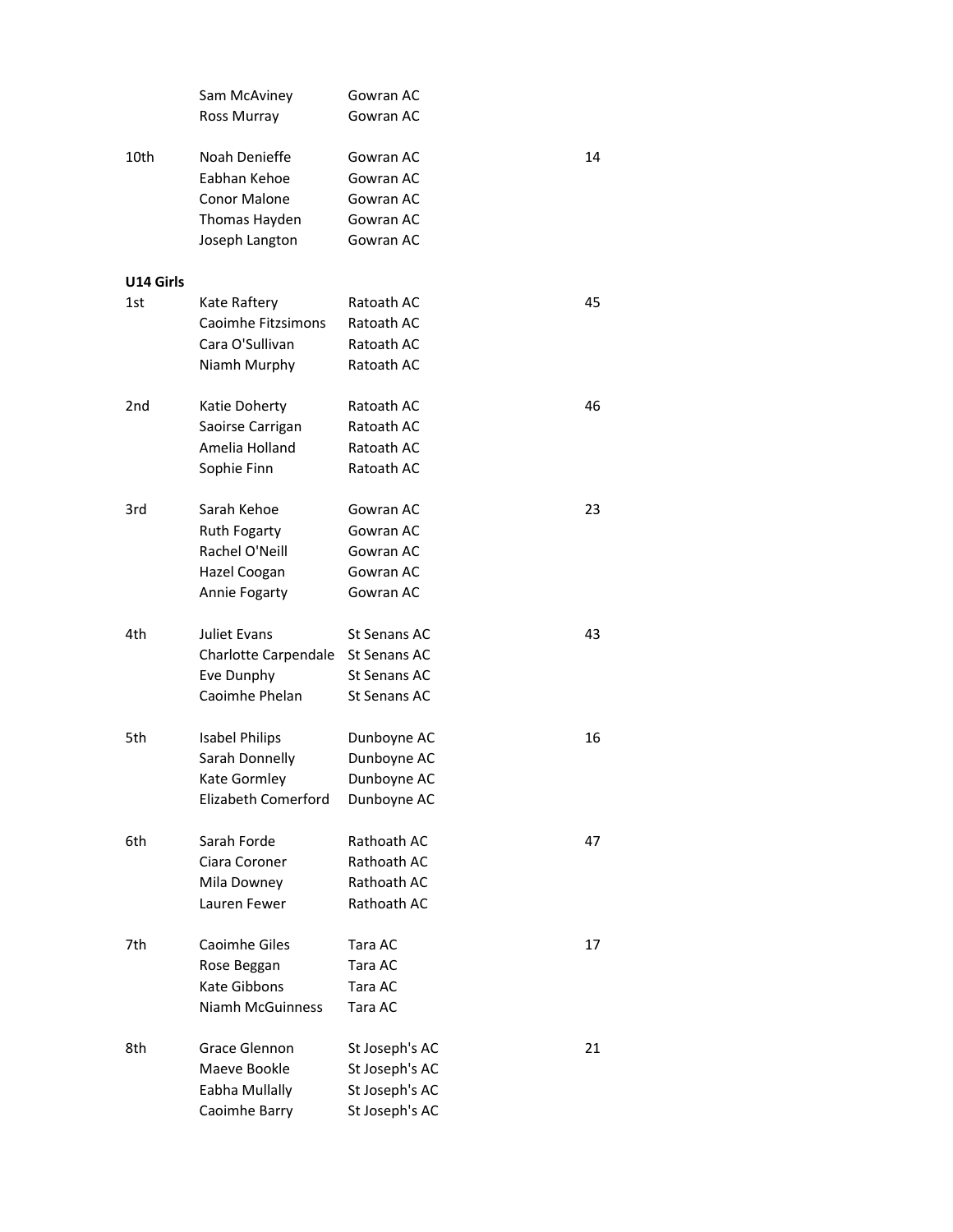| 9th             | Laura Challoner<br>Orlaith Kirwan<br>Aoife O'Shea<br>Caoimhe Power<br>Caoimhe Fennelly                        | Thomastown AC<br>Thomastown AC<br>Thomastown AC<br>Thomastown AC<br>Thomastown AC                                                                                    | 20 |
|-----------------|---------------------------------------------------------------------------------------------------------------|----------------------------------------------------------------------------------------------------------------------------------------------------------------------|----|
| 10th            | <b>Emily Kearns</b><br><b>Aisling Mullins</b><br><b>Roisin Cassells</b><br>Caoimhe Cassellsg                  | Naas AC<br>Naas AC<br>Naas AC<br>Naas AC                                                                                                                             | 19 |
| 11th            | Sarah Kehoe<br><b>Ruth Fogarty</b><br>Rachel O'Neill<br>Hazel Coogan<br>Annie Fogarty                         | St Joseph's AC<br>St Joseph's AC<br>St Joseph's AC<br>St Joseph's AC<br>St Joseph's AC                                                                               | 22 |
| 12th            | <b>Rachel Ayres</b><br><b>Aisling Cawley</b><br>Jessica Murray<br>Katie McGrath<br>Katie Baldwin              | St Abbans AC<br>St Abbans AC<br>St Abbans AC<br>St Abbans AC<br>St Abbans AC                                                                                         | 18 |
| 13th            | Molly Long<br>Moya O'Keefffe<br>Aine O'Callaghan<br>Grace Ramasawmy                                           | St Senans AC<br>St Senans AC<br>St Senans AC<br>St Senans AC                                                                                                         | 44 |
| 14th            | Alexandra Brennan<br>Clodagh Mahon<br><b>Alice Hatton</b><br>Caoilfhionn Lawlor                               | Gowran AC<br>Gowran AC<br>Gowran AC<br>Gowran AC                                                                                                                     | 24 |
| 15th            | Amber Scully<br>Rosanna Hickey<br>Chloe Hickey<br>Lizzie Mc Ilroy<br>Gaelle Cherry Kinito<br>Charlotte Hudson | Greystones & District AC<br>Greystones & District AC<br>Greystones & District AC<br>Greystones & District AC<br>Greystones & District AC<br>Greystones & District AC | 25 |
| U14 Boys<br>1st | <b>Jed Collins</b><br>Maithieu Kieffer<br>Ciaran McCormack<br>Dylan Ryan                                      | Dunboyne<br>Dunboyne<br>Dunboyne<br>Dunboyne                                                                                                                         | 26 |
| 2nd             | James Kelly<br>Fionn Heffernan<br>Harry Bogan                                                                 | Ratoath AC<br>Ratoath AC<br>Ratoath AC                                                                                                                               | 50 |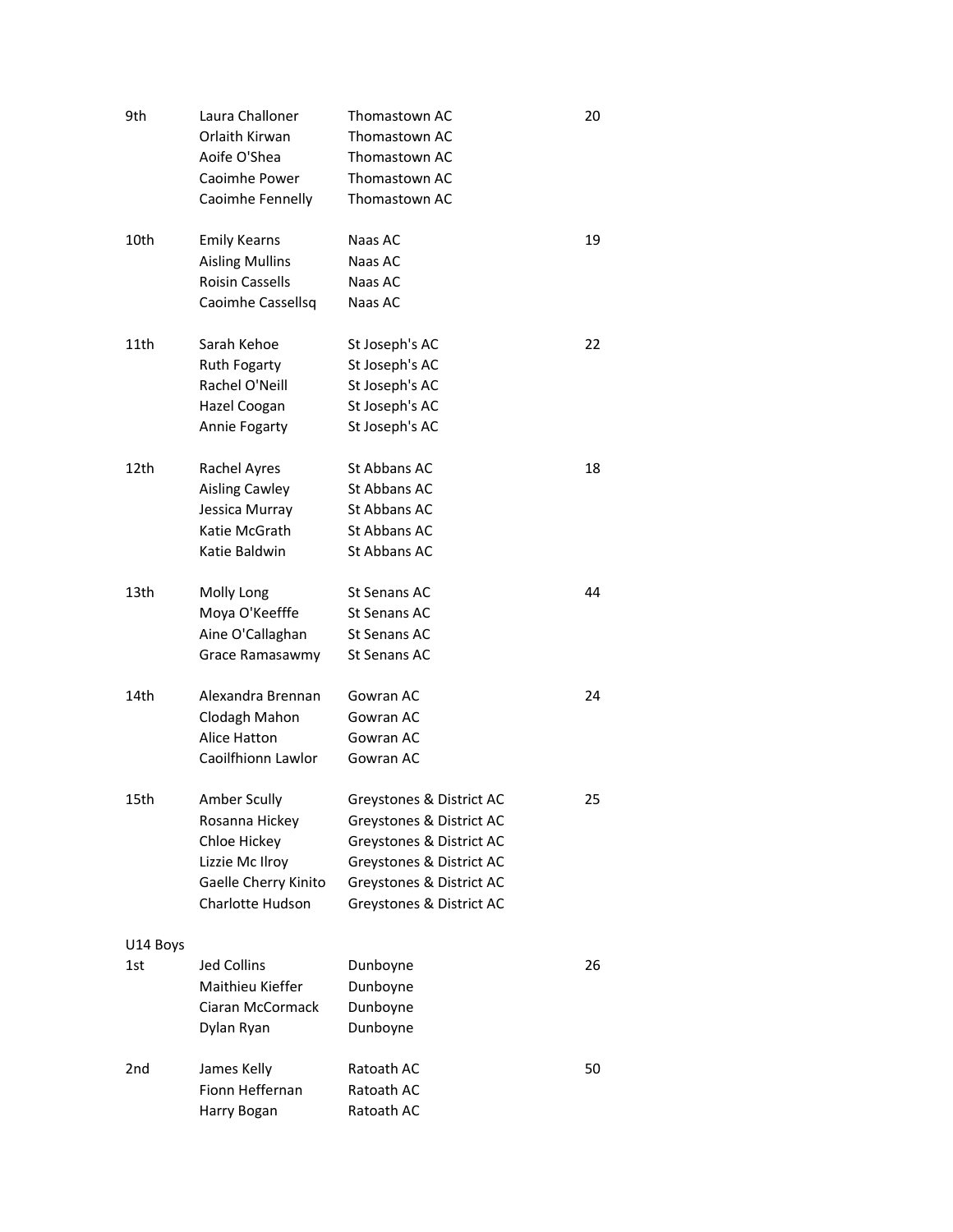| Jack Kelly | Ratoath AC |
|------------|------------|
|            |            |

| 3rd       | Sean Lennon            | United Striders AC        | 51 |
|-----------|------------------------|---------------------------|----|
|           | Tommaso Hickey         | United Striders AC        |    |
|           | Sam Myers              | United Striders AC        |    |
|           | Ronan Shannon          | <b>United Striders AC</b> |    |
|           | Olan Delaney           | United Striders AC        |    |
|           | Eoin Hannon            | <b>United Striders AC</b> |    |
|           |                        |                           |    |
| 4th       | <b>Ben Wallis</b>      | St Senans AC              | 49 |
|           | Eoin Aylward           | St Senans AC              |    |
|           | <b>Shane Morrissey</b> | St Senans AC              |    |
|           | <b>Issac Carew</b>     | <b>St Senans AC</b>       |    |
|           | Michael O'Shea         | <b>St Senans AC</b>       |    |
|           |                        |                           |    |
| 5th       | Evan English           | St Abbans AC              | 27 |
|           | Naill Carpenter        | St Abbans AC              |    |
|           | Sean O'Sullivan        | St Abbans AC              |    |
|           | Fionn O'Sullivan       | St Abbans AC              |    |
|           | Jack Milton            | St Abbans AC              |    |
|           |                        |                           |    |
| 6th       | Sam Brennan            | Gowran AC                 | 28 |
|           | Darragh Dunne          | Gowran AC                 |    |
|           | Liam O'Dwyer           | Gowran AC                 |    |
|           | Ben Drennan            | Gowran AC                 |    |
|           | <b>Matthew Murray</b>  | Gowran AC                 |    |
|           | <b>Michael Holland</b> | Gowran AC                 |    |
|           |                        |                           |    |
| 7th       | Olan Delaney           | <b>United Striders AC</b> | 52 |
|           | <b>Charlie Alfred</b>  | United Striders AC        |    |
|           | Keelin Ryan            | <b>United Striders AC</b> |    |
|           | Ronan Shannon          | <b>United Striders AC</b> |    |
|           | Sam Myers              | <b>United Striders AC</b> |    |
|           |                        |                           |    |
| U16 Girls |                        |                           |    |
| 1st       | Amelia Campbell        | Ratoath AC                | 53 |
|           | Laura Kelly            | Ratoath AC                |    |
|           | Aimee Doherty          | Ratoath AC                |    |
|           | Aisling Stratford      | Ratoath AC                |    |
|           |                        |                           |    |
| 2nd       | Fiona Dillon           | Thomastown AC             | 34 |
|           | Marie O'Keeffe         | Thomastown AC             |    |
|           | Orlaith O'Shea         | Thomastown AC             |    |
|           | Emma Manogue           | Thomastown AC             |    |
|           |                        |                           |    |
| 3rd       | Kayla Ryan             | Dunboyne AC               | 29 |
|           | Aleah Kelly            | Dunboyne AC               |    |
|           | <b>Holly Conlon</b>    | Dunboyne AC               |    |
|           | Sophie Dolan           | Dunboyne AC               |    |
|           |                        |                           |    |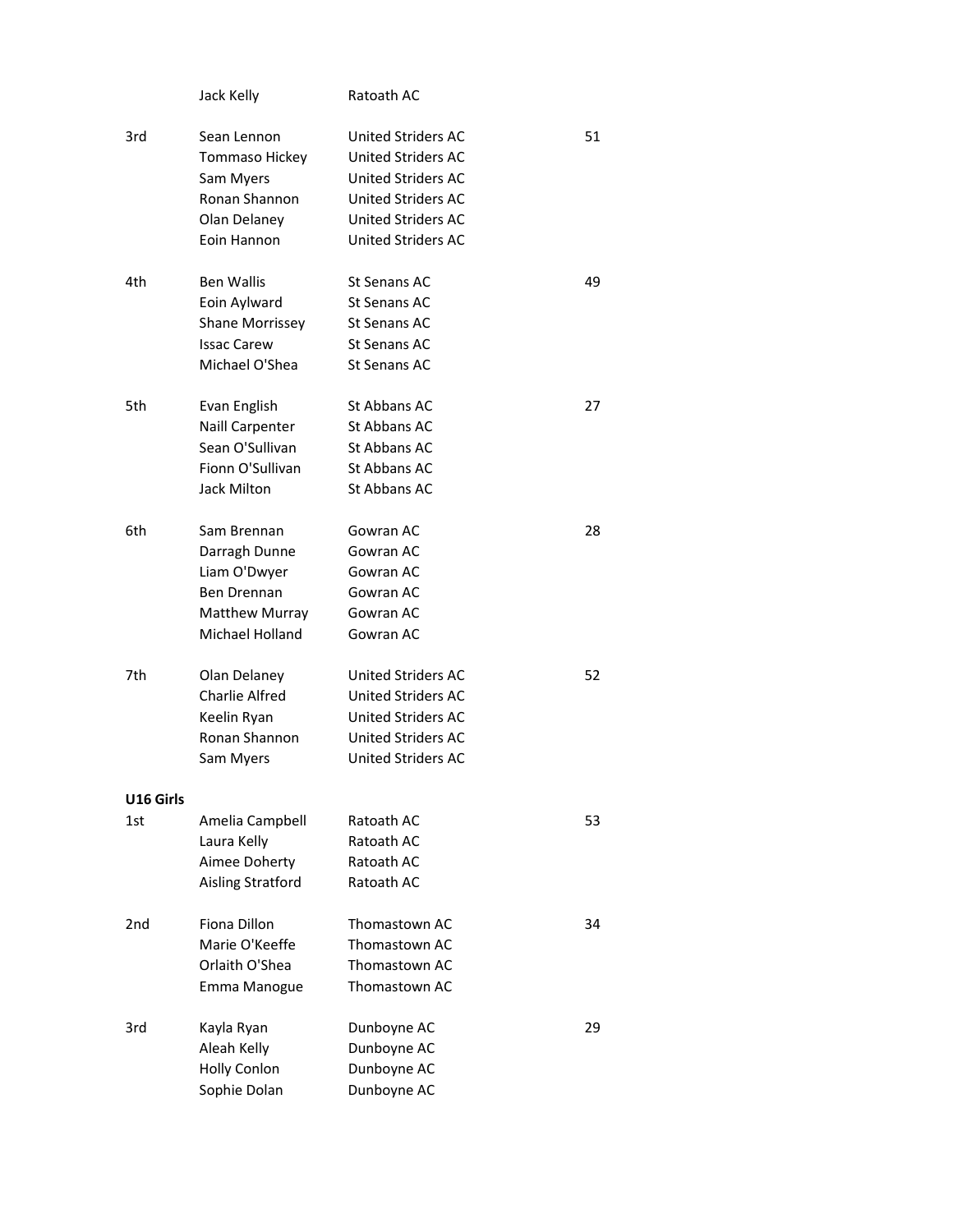| 4th             | Laura Smith<br>Lily Nannery<br>Aobh Forde<br>Amy Forde                                               | Rahoath AC<br>Rahoath AC<br>Rahoath AC<br>Rahoath AC                                                             | 54 |
|-----------------|------------------------------------------------------------------------------------------------------|------------------------------------------------------------------------------------------------------------------|----|
| 5th             | Pia Hayes<br>Elena Allen<br>Amy Lewis<br>Lucy Jacob                                                  | Naas AC<br>Naas AC<br>Naas AC<br>Naas AC                                                                         | 31 |
| 6th             | Lucy Byrne<br>Caoimhe Johnson<br>Caoimhe Dempsey<br>Aoife Dempsey<br>Ella Marshall<br>Ciara Carey    | Naas AC<br>Naas AC<br>Naas AC<br>Naas AC<br>Naas AC<br>Naas AC                                                   | 33 |
| 7th             | Ciara Mullally<br>Katie Taylor<br>Erin Foley<br>Rachel Foley<br>Danielle Griffin<br>Caitlin Mullally | St Joseph's AC<br>St Joseph's AC<br>St Joseph's AC<br>St Joseph's AC<br>St Joseph's AC<br>St Joseph's AC         | 35 |
| 8th             | Saoirse Allen<br>Libby Murphy<br>Aine Guthrie<br>Sophie Williams<br>Niamh Cuddihy<br>Rose Sheridan   | St Senans AC<br>St Senans AC<br>St Senans AC<br>St Senans AC<br><b>St Senans AC</b><br><b>St Senans AC</b>       | 56 |
| 9th             | Emma Tisdall<br>Caoimhe Gavin<br>Ella Marshall<br>Ciara Carey                                        | Naas AC<br>Naas AC<br>Naas AC<br>Naas AC                                                                         | 32 |
| 10th            | Maria Connolly<br><b>Ellie Murray</b><br><b>Aisling Fitzpatrick</b><br>Pia O'Grady                   | Gowran AC<br>Gowran AC<br>Gowran AC<br>Gowran AC                                                                 | 36 |
| 11th            | Isabel Bawden<br>Hazel Hickey<br>Kelly Corbett<br>Aisling Ryan                                       | <b>United Striders AC</b><br><b>United Striders AC</b><br><b>United Striders AC</b><br><b>United Striders AC</b> | 15 |
| U16 Boys<br>1st | Darragh Flannelly<br>Ben Wall<br>Myles Hewlett                                                       | <b>United Striders AC</b><br><b>United Striders AC</b><br>United Striders AC                                     | 57 |